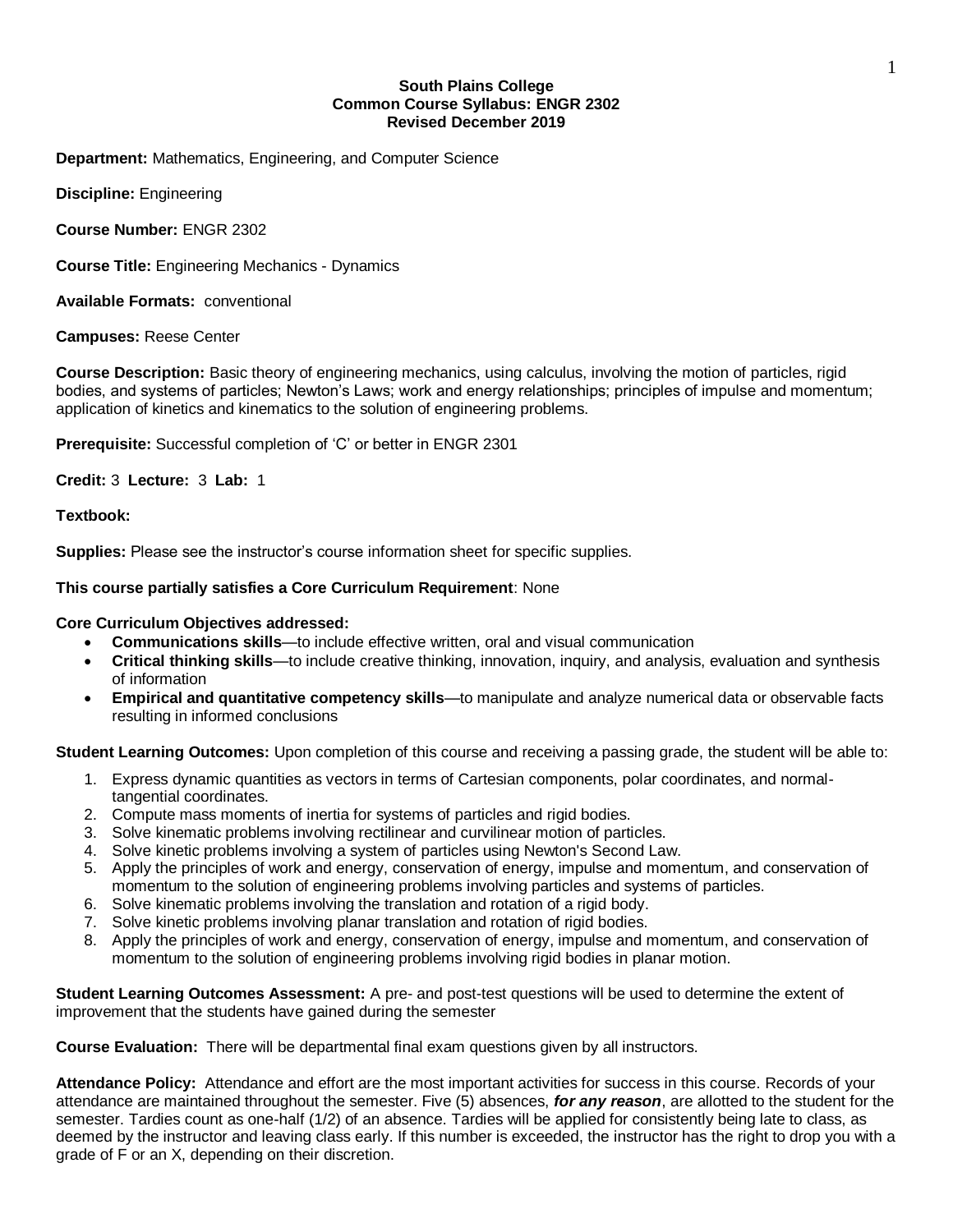Plagiarism violations include, but are not limited to, the following:

- 1. Turning in a paper that has been purchased, borrowed, or downloaded from another student, an online term paper site, or a mail order term paper mill;
- 2. Cutting and pasting together information from books, articles, other papers, or online sites without providing proper documentation;
- 3. Using direct quotations (three or more words) from a source without showing them to be direct quotations and citing them; or
- 4. Missing in-text citations.

Cheating violations include, but are not limited to, the following:

- 1. Obtaining an examination by stealing or collusion;
- 2. Discovering the content of an examination before it is given:
- 3. Using an unauthorized source of information (notes, textbook, text messaging, internet, apps) during an examination, quiz, or homework assignment;
- 4. Entering an office or building to obtain an unfair advantage;
- 5. Taking an examination for another;
- 6. Altering grade records;
- 7. Copying another's work during an examination or on a homework assignment;
- 8. Rewriting another student's work in Peer Editing so that the writing is no longer the original student's;
- 9. Taking pictures of a test, test answers, or someone else's paper.

**Student Code of Conduct Policy**: Any successful learning experience requires mutual respect on the part of the student and the instructor. Neither instructor nor student should be subject to others' behavior that is rude, disruptive, intimidating, aggressive, or demeaning**.** Student conduct that disrupts the learning process or is deemed disrespectful or threatening shall not be tolerated and may lead to disciplinary action and/or removal from class.

**Diversity Statement:** In this class, the teacher will establish and support an environment that values and nurtures individual and group differences and encourages engagement and interaction. Understanding and respecting multiple experiences and perspectives will serve to challenge and stimulate all of us to learn about others, about the larger world and about ourselves. By promoting diversity and intellectual exchange, we will not only mirror society as it is, but also model society as it should and can be.

**Disability Statement:** Students with disabilities, including but not limited to physical, psychiatric, or learning disabilities, who wish to request accommodations in this class should notify the Disability Services Office early in the semester so that the appropriate arrangements may be made. In accordance with federal law, a student requesting accommodations must provide acceptable documentation of his/her disability to the Disability Services Office. For more information, call or visit the Disability Services Office at Levelland (Student Health & Wellness Office) 806-716-2577, Reese Center (Building 8) 806-716-4675, or Plainview Center (Main Office) 806-716-4302 or 806-296-9611.

**Nondiscrimination Policy:** South Plains College does not discriminate on the basis of race, color, national origin, sex, disability or age in its programs and activities. The following person has been designated to handle inquiries regarding the non-discrimination policies: Vice President for Student Affairs, South Plains College, 1401 College Avenue, Box 5, Levelland, TX 79336. Phone number 806-716-2360.

**Title IX Pregnancy Accommodations Statement:** If you are pregnant, or have given birth within six months, Under Title IX you have a right to reasonable accommodations to help continue your education. To [activate](http://www.southplainscollege.edu/employees/manualshandbooks/facultyhandbook/sec4.php) accommodations you must submit a Title IX pregnancy accommodations request, along with specific medical documentation, to the Director of Health and Wellness. Once approved, notification will be sent to the student and instructors. It is the student's responsibility to work with the instructor to arrange accommodations. Contact the Director of Health and Wellness at 806- 716-2362 or [email](http://www.southplainscollege.edu/employees/manualshandbooks/facultyhandbook/sec4.php) [cgilster@southplainscollege.edu](mailto:cgilster@southplainscollege.edu) for assistance.

**Campus Concealed Carry**: Texas Senate Bill - 11 (Government Code 411.2031, et al.) authorizes the carrying of a concealed handgun in South Plains College buildings only by persons who have been issued and are in possession of a Texas License to Carry a Handgun. Qualified law enforcement officers or those who are otherwise authorized to carry a concealed handgun in the State of Texas are also permitted to do so. Pursuant to Penal Code (PC) 46.035 and South Plains College policy, license holders may not carry a concealed handgun in restricted locations. For a list of locations and Frequently Asked Questions, please refer to the Campus Carry page at: <http://www.southplainscollege.edu/campuscarry.php>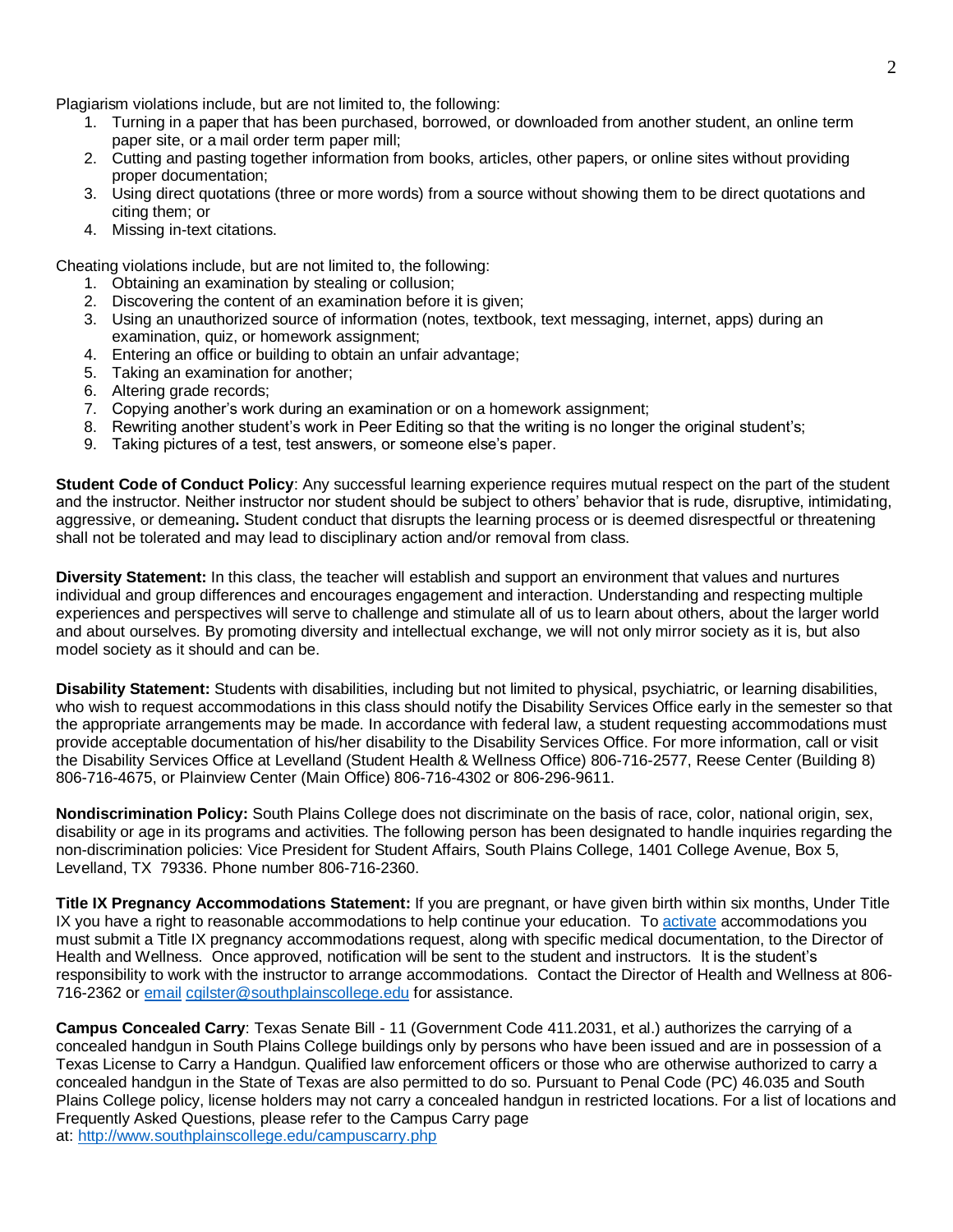Pursuant to PC 46.035, the open carrying of handguns is prohibited on all South Plains College campuses. Report violations to the College Police Department at 806-716-2396 or 9-1-1.

**SPC Bookstore Price Match Guarantee Policy:** If you find a lower price on a textbook, the South Plains College bookstore will match that price. The difference will be given to the student on a bookstore gift certificate! The gift certificate can be spent on anything in the store.

If students have already purchased textbooks and then find a better price later, the South Plains College bookstore will price match through the first week of the semester. The student must have a copy of the receipt and the book has to be in stock at the competition at the time of the price match.

The South Plains College bookstore will happily price match BN.com & books on Amazon noted as *ships from and sold by Amazon.com*. Online marketplaces such as *Other Sellers* on Amazon, Amazon's Warehouse Deals, *fulfilled by* Amazon, BN.com Marketplace, and peer-to-peer pricing are not eligible. They will price match the exact textbook, in the same edition and format, including all accompanying materials, like workbooks and CDs.

A textbook is only eligible for price match if it is in stock on a competitor's website at time of the price match request. Additional membership discounts and offers cannot be applied to the student's refund.

Price matching is only available on in-store purchases. Digital books, access codes sold via publisher sites, rentals and special orders are not eligible. Only one price match per title per customer is allowed.

Note: The instructor reserves the right to modify the course syllabus and policies, as well as notify students of any changes, at any point during the semester.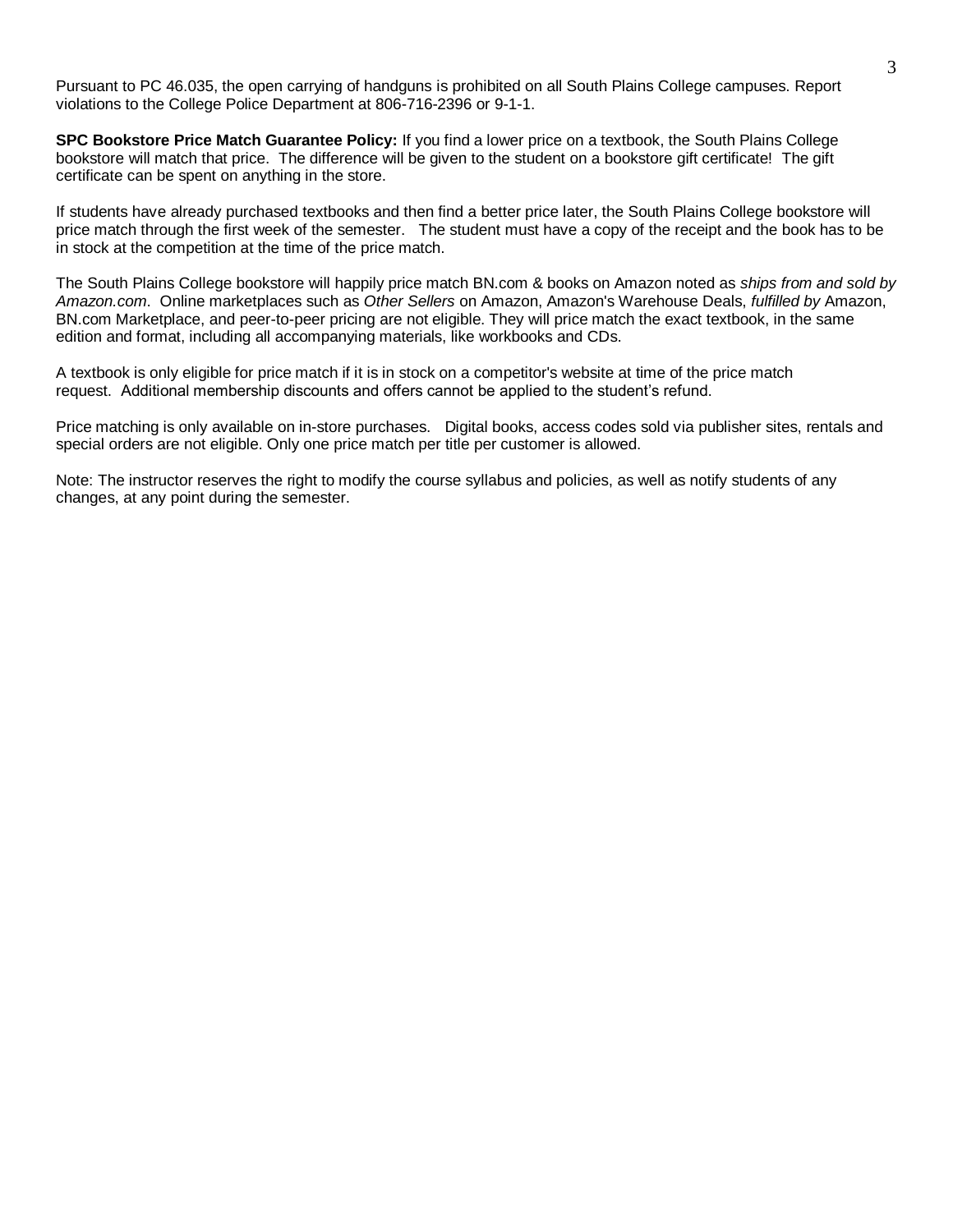

# **Engineering 2302 – Engineering Mechanics: Dynamics Section 201**: Tuesday/Thursday 2:30 PM – 4:15 PM **Room:** Building 2, 229, Reese Campus

| <b>Instructor:</b> Mr. Evan Vargas                   |      | <b>Office Hours</b>                 |  |  |
|------------------------------------------------------|------|-------------------------------------|--|--|
| <b>Email:</b> evargas@southplainscollege.edu         | M-R: | 10:40 AM – 10:55 AM <b>[TA209A]</b> |  |  |
| <b>Office:</b> Math Building, M101, Levelland Campus |      | M/W: $11:00$ AM $- 11:30$ AM [M101] |  |  |
| Phone: (806) 716-4673                                | М:   | 2:45 PM - 5:20 PM [Reese: 229]      |  |  |
|                                                      | W:   | 2:45 PM - 3:00 PM [Reese: 229]      |  |  |
|                                                      | F:   | $9:00$ AM $-$ 12:00 PM [M101]       |  |  |

## **Course Information**

| <b>Textbook</b>                      | Vector Mechanics for Engineers: Statics and Dynamics by Ferdinand Beer and E. Johnston and David<br>Mazurek and Phillip Cornwell and Brian Self<br>ISBN: 9781259638091 |
|--------------------------------------|------------------------------------------------------------------------------------------------------------------------------------------------------------------------|
| <b>McGraw Hill</b><br><b>Connect</b> | McGraw Hill Connect Code from the Bookstore OR purchase online - Required                                                                                              |
| <b>Materials</b>                     | Pencils, erasers, paper, and graphing calculator.                                                                                                                      |

## **Grading Policy**

| <b>Grading Scale:</b> | 90-100 | А | <b>Weights:</b> | Homework    | 10%      |
|-----------------------|--------|---|-----------------|-------------|----------|
|                       | 80-89  | в |                 | Quiz        | 10%      |
|                       | 70-79  |   |                 | Exams $(4)$ | 15% each |
|                       | 60-69  | D |                 | Final Exam  | 20%      |
|                       | 0-59   |   |                 | Total       | 100%     |

**Online Homework** Homework is assigned online through McGraw Hill Connect. The homework enables students to receive feedback immediately as progress is made through each assignment.

- Physical homework is not required to turn in.
- Homework cannot be made up after the due date.

**Quiz** Quizzes are assigned in class and contain material pertaining to Homework Assignments and Lectures.

- Quizzes are timed 30 minutes.
- Make-up quizzes will not be given under any circumstances.

**Exams** Exams are scheduled in-class. Each exam will cover material from Homework, Quizzes, and Lectures.

- You will have the entire class period to complete each Exam.
- Exams will contain a combination of open answer, fill in the blank, and True/False.
- Refer to the Calendar for each Exam date.
- The Final Exam is comprehensive. **Tuesday, May 10 th , 1:00 PM – 3:00 AM**
	- o Failure to attempt the Final Exam will result in a failing grade for the course.
	- $\circ$  The Final Exam will replace one (1) missed Exam or your lowest scored Exam.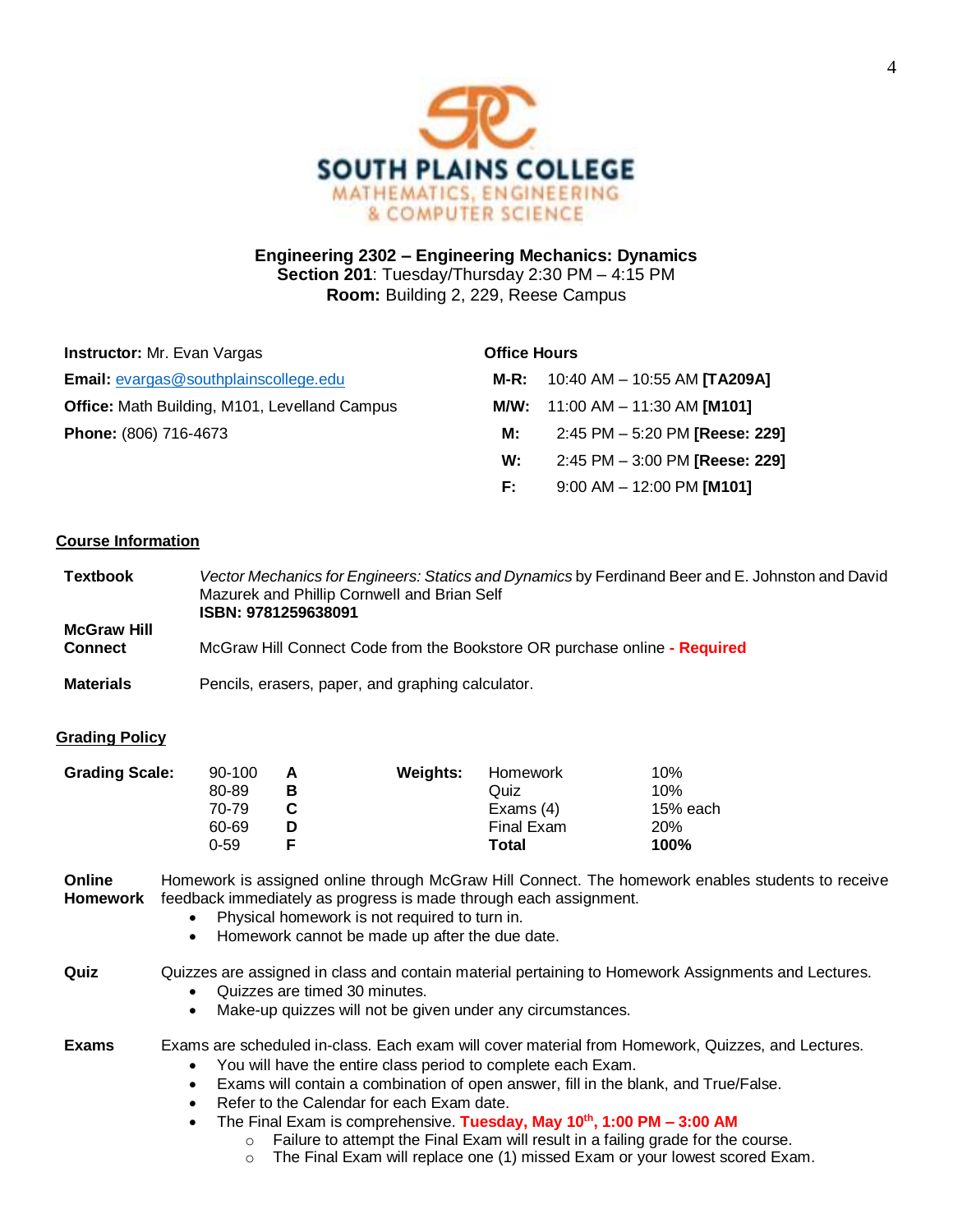## **Class Policies**

#### **Attendance Policy**

Attendance and engagement are the most critical activities for success in this course. The instructor maintains records of the student's attendance and submission of assignments throughout the semester. The student is expected to submit at least eighty percent (80%) of the class assignments to have the best chance of success. If the student fails to meet these minimum requirements, the instructor can remove the student from the class with an X or F upon their discretion.

#### **McGraw Hill – Connect**

Students are expected to purchase McGraw Hill's Connect either from the Levelland/Reese bookstore OR online on the Pearson website. It is a **required** course material item, without obtaining access to the online software the student will be dropped from the course.

## **Additional Support**

Supplemental material for this class is available in online instructional videos and an open educational resource (OER) textbook.

- Online instructional videos are provided to the student via Blackboard located in each week's folder.
- A free, online textbook, is available for online viewing or digital download.

SPC also offers **free tutoring**. This information is located [here.](http://www.southplainscollege.edu/exploreprograms/artsandsciences/tutoring-information.php)

#### **Office Hours**

Office hours will be held at the listed times or virtually. Virtual office hours will be held using Zoom. Please make an appointment [here](https://outlook.office365.com/owa/calendar/SouthPlainsCollege1498381@southplainscollege.edu/bookings/) to ensure time availability.

#### **South Plains College Email Policy**

The instructor will only acknowledge, respond, and send emails to the student assigned South Plains College email. This ensures the intended recipient receives all correspondence from the instructor. It is the students' responsibility to have their email set up and ready to use by the end of the first week of class.

#### **Drop/Withdrawal**

Students should submit a Student Initiated Drop Form online to drop from the course. An instructor signature is not required. If the student wishes to withdraw from this or more courses, the student needs to contact the Advising Office.

#### **COVID Syllabus Statement**

Consistent with the latest CDC recommendations, we have revised our guidance for students, faculty, and staff who have a known exposure or have tested positive. Anyone with a known exposure should wear a mask for 10 days and should seek a COVID-19 test on day five after exposure. If you test positive or develop symptoms, you should immediately selfisolate and seek a COVID-19 test. Please immediately notify your instructor, supervisor, and DeEtte Edens, Associate Director of Health and Wellness, any time you test positive for COVID-19. Anyone who tests positive is required to selfisolate for five days. Following the five-day isolation period, if you are asymptomatic or your symptoms are resolving, you may return to work or class but should wear a mask for five additional days. If you are still symptomatic, please contact DeEtte Edens at dedens@southplainscollege.edu or 806-716-2376 prior to your return date.